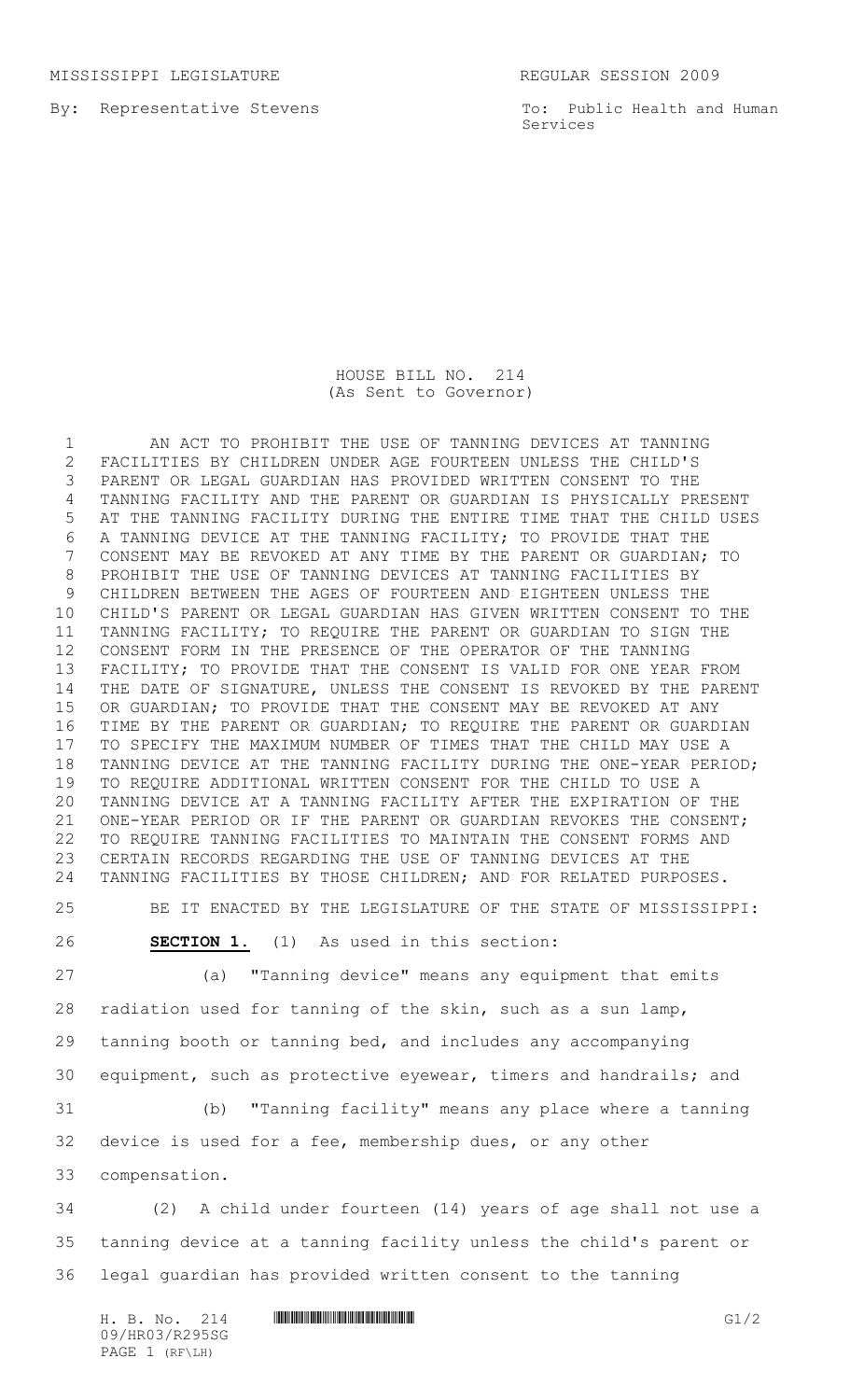facility and the parent or guardian is physically present at the tanning facility during the entire time that the child uses a tanning device at the tanning facility. The parent or guardian shall sign the consent form in the presence of the operator of the tanning facility, and that consent may be revoked at any time by the parent or guardian. The parent or guardian shall state on the consent form his or her relationship with the child and the age of the child. If the parent or guardian revokes the consent, the child shall not use a tanning device at a tanning facility until the child's parent or legal guardian has provided additional written consent in accordance with the requirements of this subsection.

 (3) A child fourteen (14) years of age or older but under eighteen (18) years of age shall not use a tanning device at a tanning facility unless the child's parent or legal guardian has provided written consent to the tanning facility. The tanning facility may accept proof of the child's age from any valid source. The parent or guardian shall sign the consent form in the presence of the operator of the tanning facility, and that consent is valid for one (1) year from the date of signature, unless the consent is revoked by the parent or guardian. The consent may be revoked at any time by the parent or guardian. The parent or guardian shall state on the consent form his or her relationship with the child and the age of the child, and shall specify the maximum number of times that the child may use a tanning device at the tanning facility during the one-year period. After the expiration of the one-year period, or if the parent or guardian revokes the consent, the child shall not use a tanning device at a tanning facility until the child's parent or legal guardian has provided additional written consent in accordance with the requirements of this subsection.

(4) Each tanning facility shall:

09/HR03/R295SG PAGE 2 (RF\LH)

H. B. No. 214 \*HR03/R295SG\*